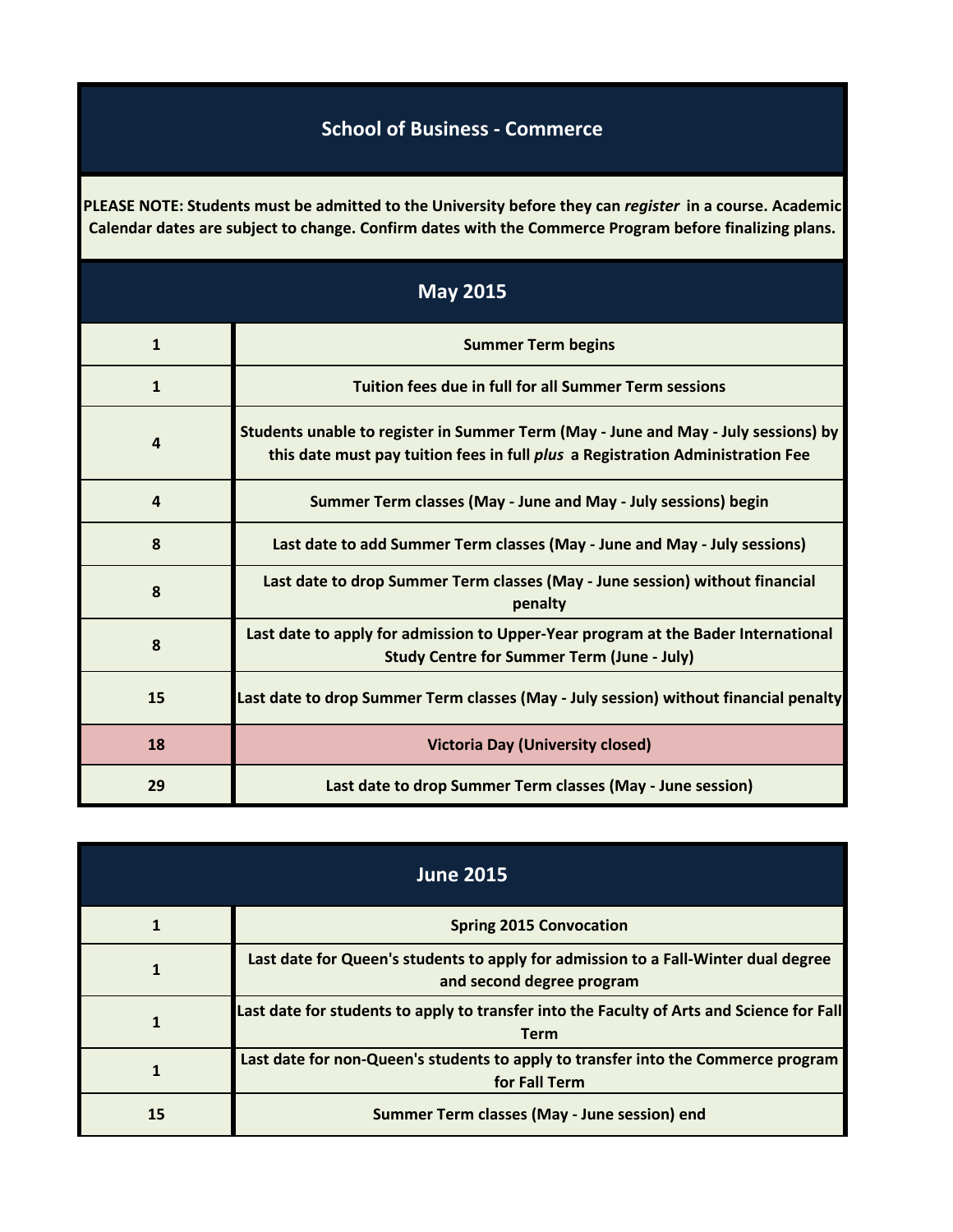| $18 - 19$ | <b>Examinations for Summer Term (May - June session) classes (TENTATIVE)</b>                                           |
|-----------|------------------------------------------------------------------------------------------------------------------------|
| 26        | Last date to drop Summer Term classes (May - July session)                                                             |
| 30        | Last date to apply for admission to Upper-Year program at the Bader International<br><b>Study Centre for Fall Term</b> |

| <b>July 2015</b> |                                                                                                                                                         |
|------------------|---------------------------------------------------------------------------------------------------------------------------------------------------------|
| 1                | <b>Canada Day (University closed)</b>                                                                                                                   |
| $\overline{2}$   | Students unable to register in Summer Term (July - August session) by this date must<br>pay tuition fees in full plus a Registration Administration Fee |
| $\overline{2}$   | Summer Term classes (July - August session) begin                                                                                                       |
| 8                | Last date to add Summer Term classes (July - August session)                                                                                            |
| 8                | Last date to drop Summer Term classes (July - August session) without financial<br>penalty                                                              |
| $13 - 31$        | <b>Summer class selection period</b>                                                                                                                    |
| 15               | First date to apply to graduate in SOLUS for Fall 2015                                                                                                  |
| 24               | Summer Term classes (May - July session) end                                                                                                            |
| $28 - 31$        | <b>Summer Term examinations (May - July session) (TENTATIVE)</b>                                                                                        |
| 29               | Last date to drop Summer Term classes (July - August session)                                                                                           |

| August 2015 |                                                                     |
|-------------|---------------------------------------------------------------------|
| 3           | <b>Civic Holiday (University closed)</b>                            |
| 12          | Summer Term classes (July - August session) end                     |
| 14, 17      | <b>Summer Term examinations (July - August session) (TENTATIVE)</b> |
| 31          | <b>Summer Term ends</b>                                             |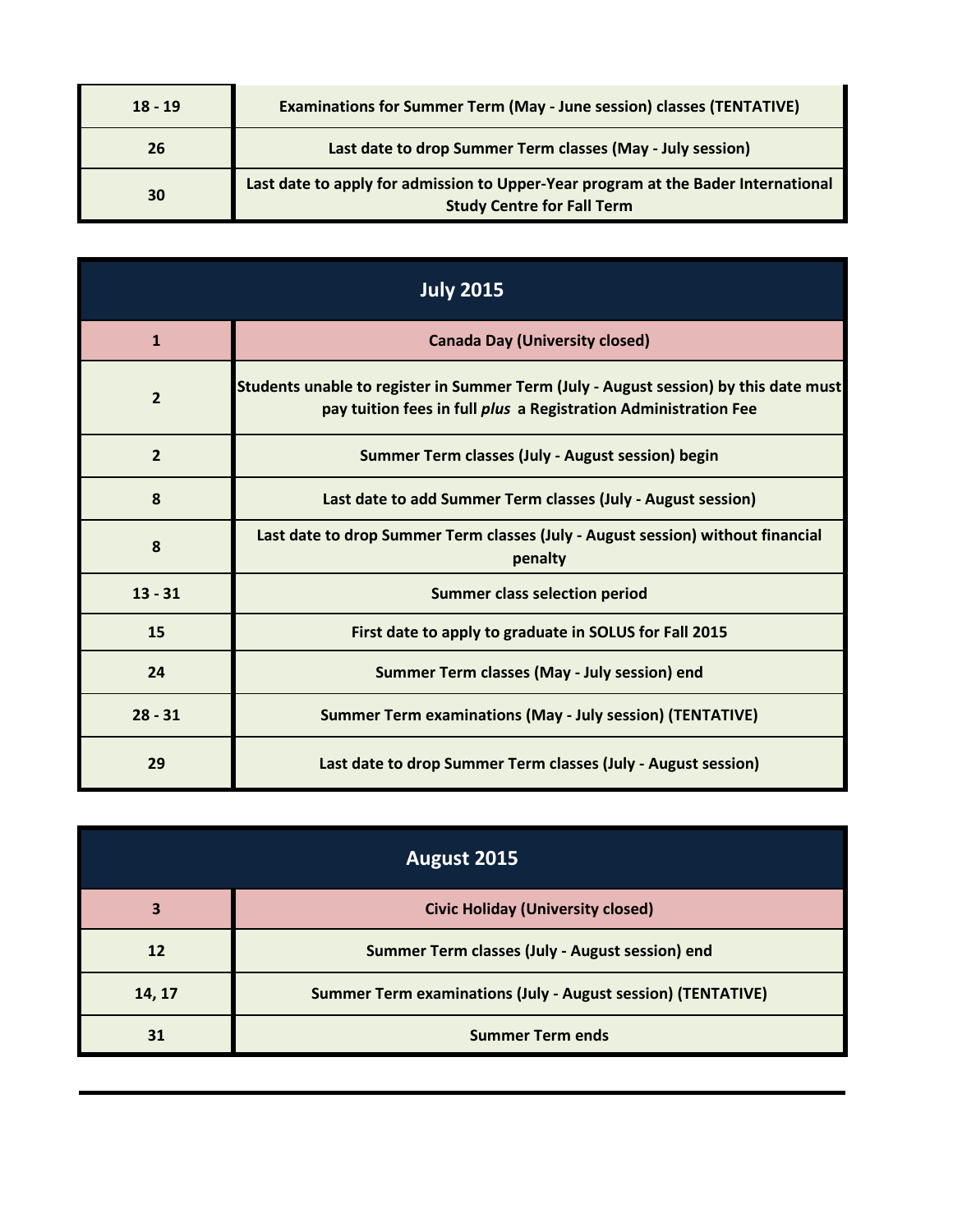| September 2015 |                                                               |
|----------------|---------------------------------------------------------------|
| $\mathbf{1}$   | <b>Fall Term begins</b>                                       |
| $\mathbf{1}$   | Tuition fees due in full for Fall term                        |
| $\overline{2}$ | Open Enrolment period (add/drop/swap classes) begins          |
| 6              | <b>Orientation Week begins (arrival day)</b>                  |
| $\overline{7}$ | <b>Labour Day (University closed)</b>                         |
| 8              | <b>Welcoming Ceremony for new students</b>                    |
| $9 - 11$       | <b>Career Launch</b>                                          |
| 14             | <b>Fall Term classes begin</b>                                |
| 25             | Last date to add Fall term classes                            |
| 25             | Last date to drop fall term classes without financial penalty |
| 25             | Last date to register for Fall Term                           |
| 30             | Residence, student activity and UHIP fees are due             |
| 30             | Last date to apply to graduate in SOLUS for Fall 2015         |

| October 2015 |                                                                        |
|--------------|------------------------------------------------------------------------|
| <b>12</b>    | <b>Thanksgiving Day (University closed)</b>                            |
| 16           | <b>University Day (Classes not cancelled)</b>                          |
| $15 - 23$    | <b>Interview blackout dates</b>                                        |
| $19 - 23$    | Mid-Term exam week for 1st and 2nd year Commerce students              |
| $19 - 23$    | Commerce classes cancelled for 1st and 2nd year Commerce students only |
| 15           | Last date to apply to graduate in SOLUS for Fall 2015                  |

**November 2015**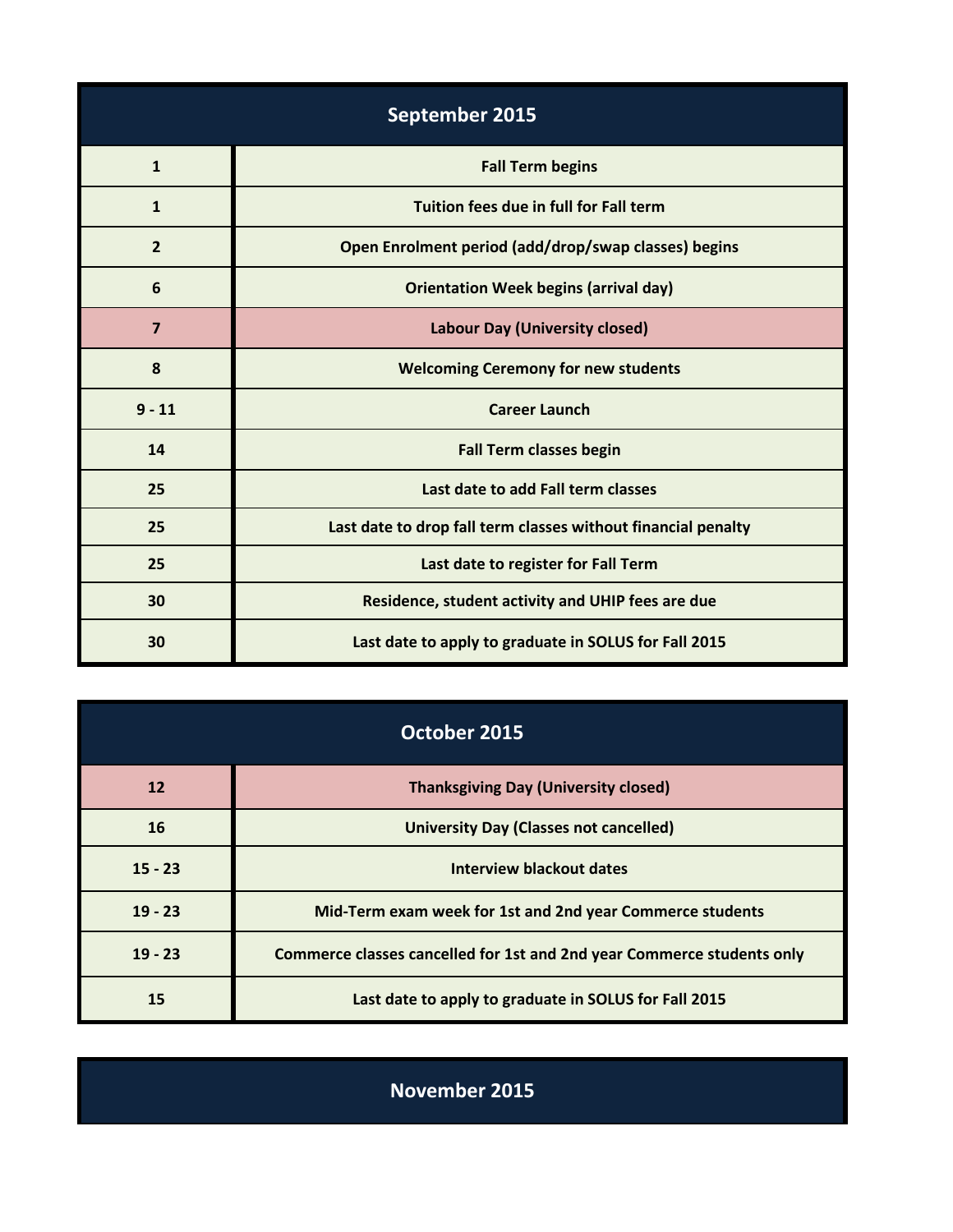| 6     | Last date to drop Fall term classes without academic penalty                                                             |
|-------|--------------------------------------------------------------------------------------------------------------------------|
|       | Last date to apply for an official exam conflict for the December exam session                                           |
| 11    | Remembrance Day (Classes cancelled 10:30 - 11:30 a.m.)                                                                   |
| 15    | Last date to apply for admission to Upper-Year program at the Bader International<br><b>Study Centre for Winter Term</b> |
| 17-18 | <b>Fall 2015 Convocation</b>                                                                                             |

| <b>December 2015</b> |                                                                                                 |
|----------------------|-------------------------------------------------------------------------------------------------|
|                      | First date to apply to graduate in SOLUS for Spring 2016 (TENTATIVE)                            |
| 1                    | Last date for students to apply for admission to dual degree programs for Winter<br><b>Term</b> |
| Δ                    | <b>Fall Term classes end</b>                                                                    |
| $5 - 8$              | <b>Fall Term pre-examination period</b>                                                         |
| 6                    | <b>Commemoration Day (all academic activities cancelled)</b>                                    |
| $9 - 23$             | Examination period for Commerce courses and Arts and Science courses for all years              |
| 31                   | <b>Fall Term ends</b>                                                                           |

| January 2016 |                                                                 |
|--------------|-----------------------------------------------------------------|
|              | New Year's Day (all classes cancelled)                          |
|              | <b>Winter Term begins</b>                                       |
| 4            | Winter Term Commerce classes (all levels) begin                 |
| 10           | <b>Tuition fees due in full for Winter Term</b>                 |
| 15           | Last date to add Winter Term classes                            |
| 15           | Last date to drop Winter Term classes without financial penalty |

**February 2016**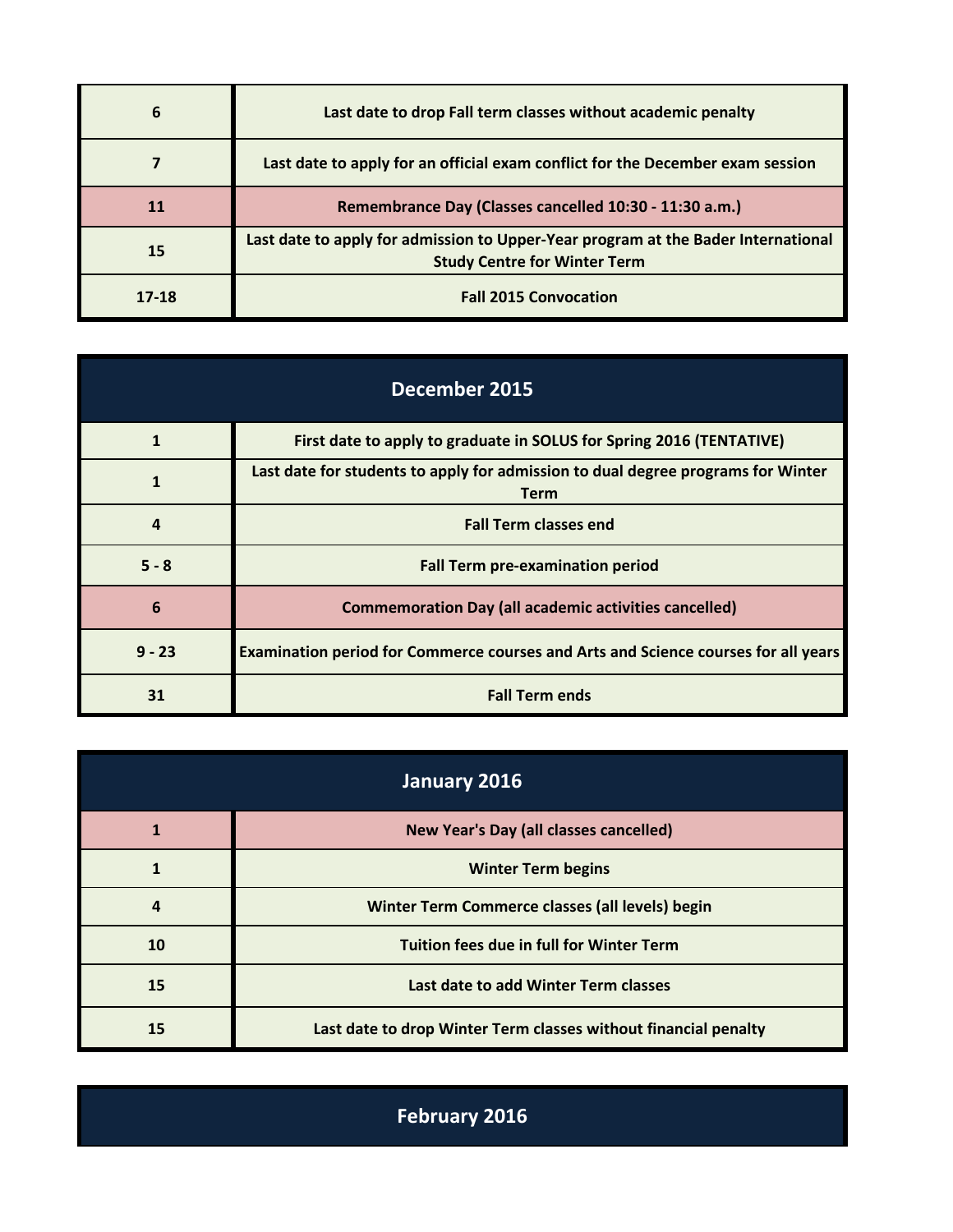| $8 - 12$  | Mid-Term exams for 1st and 2nd year Commerce students                       |
|-----------|-----------------------------------------------------------------------------|
|           | Commerce classes cancelled for 1st and 2nd year Commerce students only      |
| <b>15</b> | <b>Family Day (all academic activities cancelled)</b>                       |
| $16 - 19$ | <b>Reading Week (all classes cancelled)</b>                                 |
| 26        | Last date to drop Winter Term classes                                       |
| 29        | Registration for Summer Term classes begins (Undergraduate career students) |

| <b>March 2016</b> |                                                                                                                                               |
|-------------------|-----------------------------------------------------------------------------------------------------------------------------------------------|
|                   | Last day to apply for accommodation for an official exam conflict for the April exam<br>session                                               |
| 25                | <b>Good Friday (University closed)</b>                                                                                                        |
| 30                | Last date to apply for admission to Upper-Year program at the Bader International<br><b>Study Centre for Summer Term (May - June session)</b> |

| <b>April 2016</b> |                                                                                                                |  |
|-------------------|----------------------------------------------------------------------------------------------------------------|--|
|                   | <b>Winter Term classes end</b>                                                                                 |  |
|                   | Last date for Queen's students to apply for admission to a Summer term dual degree<br>or second degree program |  |
| $2 - 6$           | Winter Term pre-examination study period                                                                       |  |
| $7 - 23$          | <b>Examination period for all years</b>                                                                        |  |
| 30                | Last date to apply to graduate in SOLUS for Spring 2016 (TENTATIVE)                                            |  |
| 30                | <b>Winter Term ends</b>                                                                                        |  |

| <b>May 2016</b> |                                                       |
|-----------------|-------------------------------------------------------|
|                 | <b>Summer Term begins</b>                             |
|                 | Tuition fees due in full for all Summer Term sessions |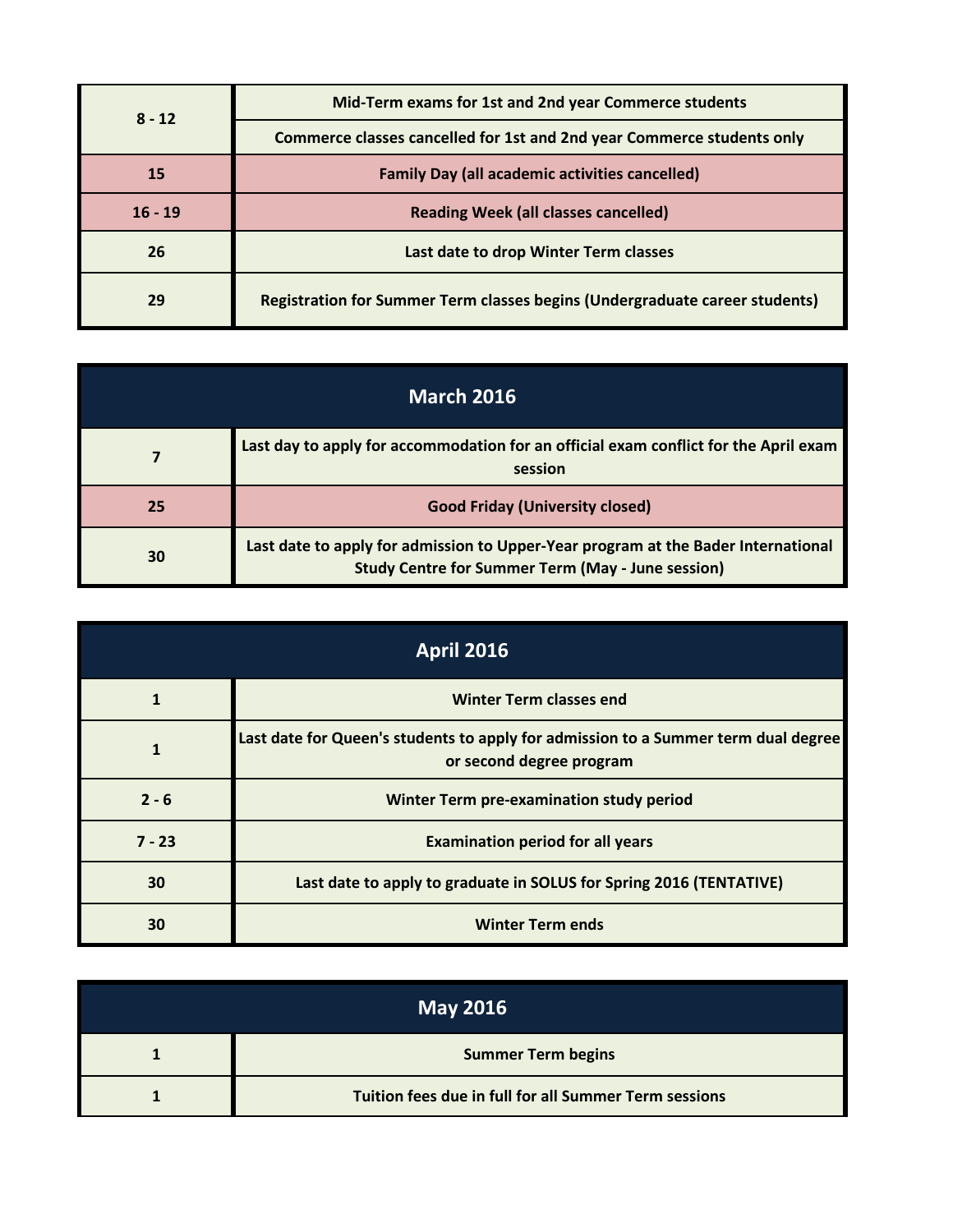| $\overline{2}$ | Students unable to register in Summer Term (May - June and May - July sessions) by<br>this date must pay tuition fees in full plus a Registration Administration Fee |
|----------------|----------------------------------------------------------------------------------------------------------------------------------------------------------------------|
| $\overline{2}$ | Summer Term classes (May - June and May - July sessions) begin                                                                                                       |
| 6              | Last date to add Summer Term classes (May - June and May - July sessions)                                                                                            |
| 6              | Last date to drop Summer Term classes (May - June session) without financial<br>penalty                                                                              |
| 6              | Last date to apply for admission to Upper-Year program at the Bader International<br><b>Study Centre for Summer Term (June - July session)</b>                       |
| 13             | Last date to drop Summer Term classes (May - July session) without financial penalty                                                                                 |
| 23             | <b>Victoria Day (University closed)</b>                                                                                                                              |
| 27             | Last date to drop Summer Term classes (May - June session)                                                                                                           |

| <b>June 2016</b>                                                                                                                                              |                                                                                                                 |  |
|---------------------------------------------------------------------------------------------------------------------------------------------------------------|-----------------------------------------------------------------------------------------------------------------|--|
| NOTE: Spring 2016 Convocation: Dates will be determined in November 2015. Please refer to<br>http://www.queensu.ca/registrar/convocation to view these dates. |                                                                                                                 |  |
| $\mathbf 1$                                                                                                                                                   | Last date for Queen's students to apply for admission to a Fall-Winter dual degree<br>and second degree program |  |
| $\mathbf{1}$                                                                                                                                                  | Last date for students to apply to transfer into the Faculty of Arts and Science for Fall<br><b>Term</b>        |  |
| $\mathbf{1}$                                                                                                                                                  | Last date for non-Queen's students to apply to transfer into the Commerce program<br>for Fall Term              |  |
| 13                                                                                                                                                            | Summer Term classes (May - June session) end                                                                    |  |
| 15                                                                                                                                                            | Last date to drop Summer Term classes (May - July session) without financial penalty                            |  |
| $16 - 17$                                                                                                                                                     | <b>Examinations for Summer Term (May - June session) classes (TENTATIVE)</b>                                    |  |
| 24                                                                                                                                                            | Last date to drop Summer Term classes (May - July session)                                                      |  |

| <b>July 2016</b>                      |
|---------------------------------------|
| <b>Canada Day (University closed)</b> |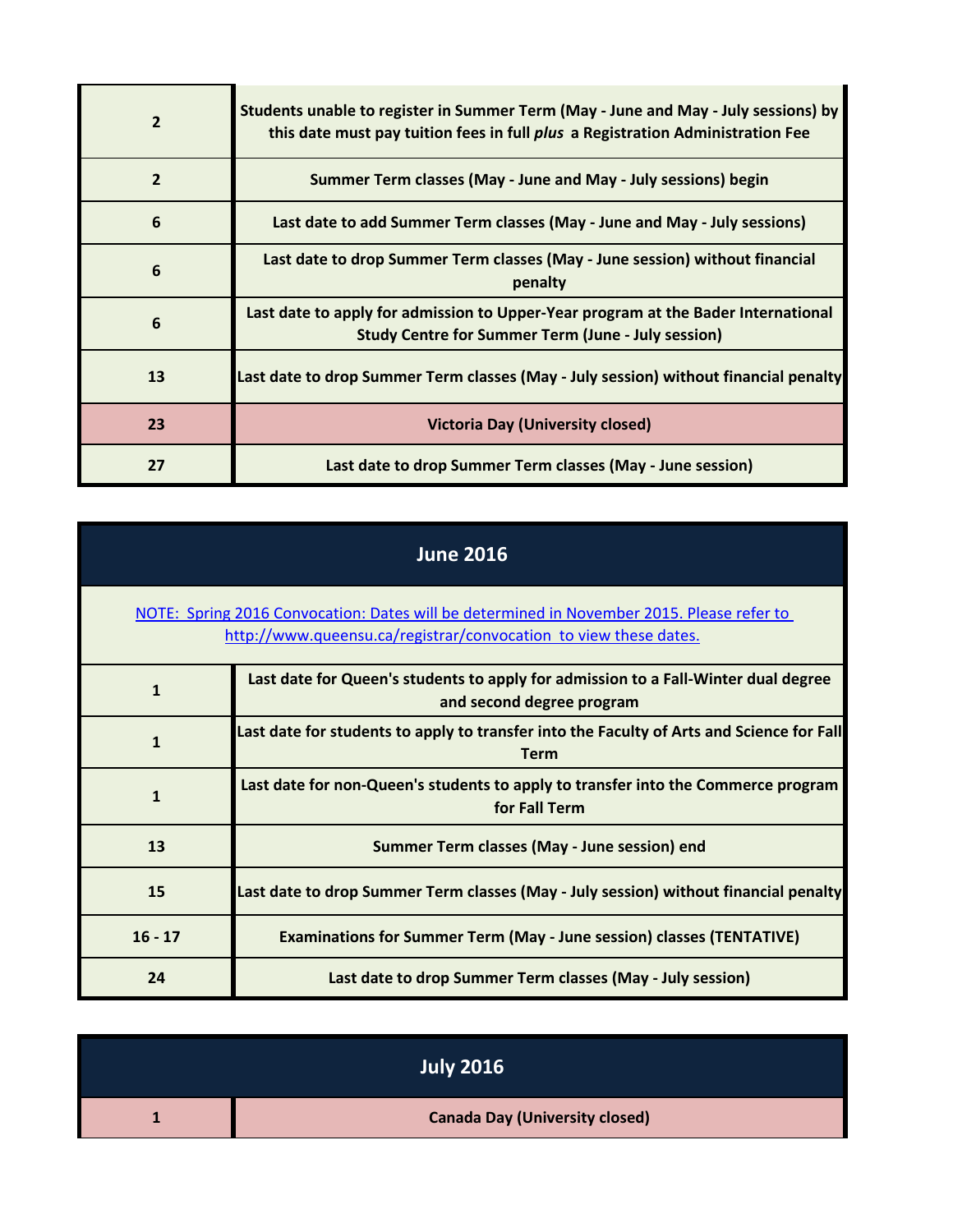| 4         | Students unable to register in Summer Term (July - August session) by this date must<br>pay tuition fees in full plus a Registration Administration Fee |
|-----------|---------------------------------------------------------------------------------------------------------------------------------------------------------|
| $\Delta$  | Summer Term classes (July - August session) begin                                                                                                       |
| 8         | Last date to add Summer Term classes (July - August session)                                                                                            |
| 8         | Last date to drop Summer Term classes (July - August session) without financial<br>penalty                                                              |
| $11 - 29$ | <b>Summer class selection period</b>                                                                                                                    |
| 15        | First date to apply to graduate in SOLUS for Fall 2016 (TENTATIVE)                                                                                      |
| 22        | Summer Term classes (May - July session) end                                                                                                            |
| $26 - 29$ | <b>Summer Term examinations (May - July session) (TENTATIVE)</b>                                                                                        |
| 29        | Last date to drop Summer Term classes (July - August session)                                                                                           |
| 31        | Last date to apply for admission to Upper-Year program at the Bader International<br><b>Study Centre for Fall Term</b>                                  |

| August 2016 |                                                                     |  |
|-------------|---------------------------------------------------------------------|--|
|             | <b>Civic Holiday (University closed)</b>                            |  |
| 12          | Summer Term classes (July - August session) end                     |  |
| $15 - 16$   | <b>Summer Term examinations (July - August session) (TENTATIVE)</b> |  |
| 31          | <b>Summer Term ends</b>                                             |  |

| September 2016 |                                              |  |
|----------------|----------------------------------------------|--|
|                | <b>Fall Term begins</b>                      |  |
|                | Tuition fees due in full for Fall term       |  |
|                | <b>Orientation Week begins (arrival day)</b> |  |
|                | <b>Labour Day (University closed)</b>        |  |
| 6              | <b>Welcoming Ceremony for new students</b>   |  |